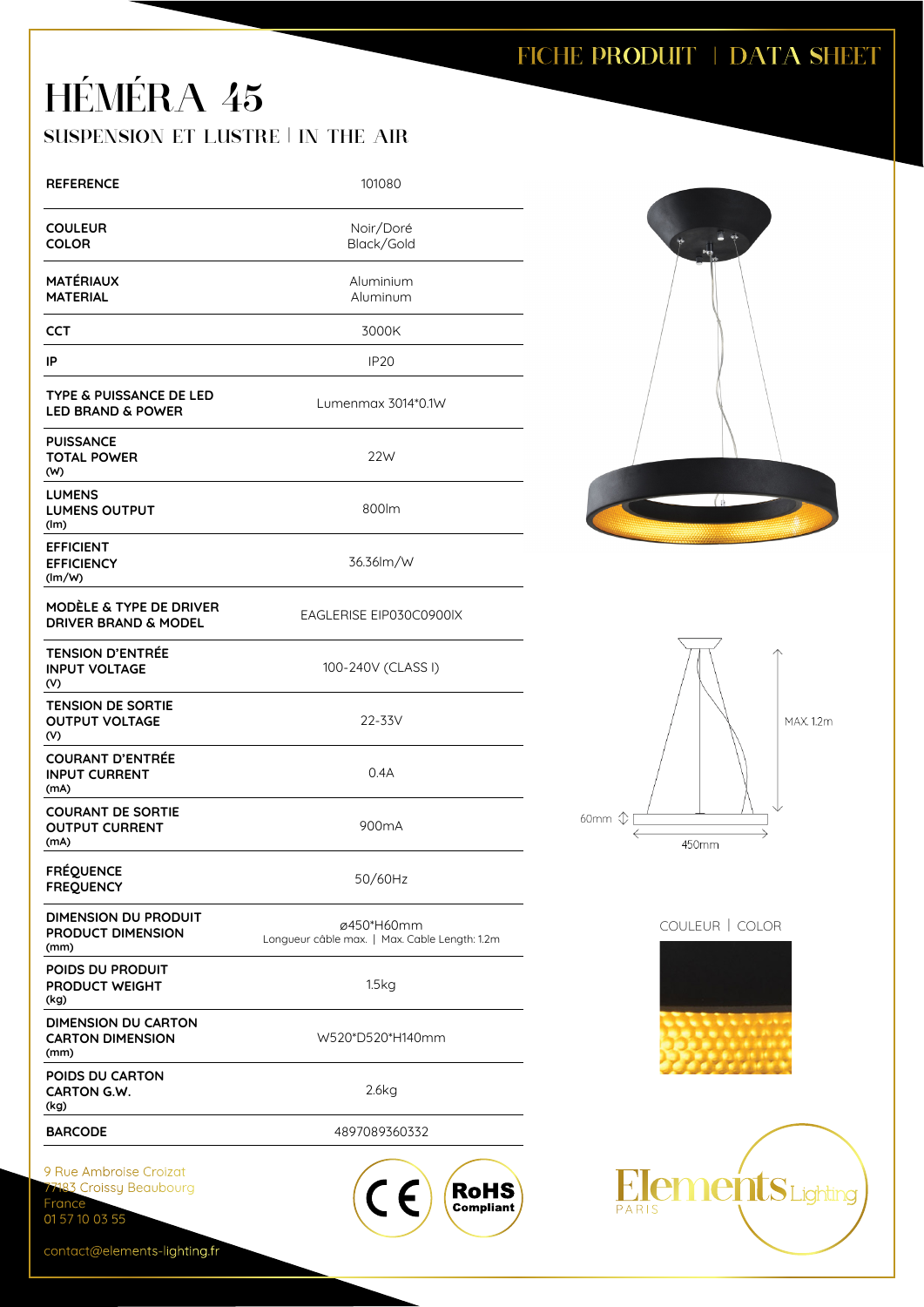### FICHE PRODUIT | DATA SHEET

# HÉMÉRA 45 SUSPENSION ET LUSTRE | IN THE AIR

| <b>REFERENCE</b>                                                   | 101082                                                              |
|--------------------------------------------------------------------|---------------------------------------------------------------------|
| <b>COULEUR</b><br><b>COLOR</b>                                     | <b>Blanc</b><br>White                                               |
| <b>MATÉRIAUX</b><br><b>MATERIAL</b>                                | Métal<br>Metal                                                      |
| <b>CCT</b>                                                         | 3000K                                                               |
| IP                                                                 | <b>IP20</b>                                                         |
| <b>TYPE &amp; PUISSANCE DE LED</b><br><b>LED BRAND &amp; POWER</b> | Lumenmax 3014*0.1W                                                  |
| <b>PUISSANCE</b><br><b>TOTAL POWER</b><br>(W)                      | 22W                                                                 |
| <b>LUMENS</b><br><b>LUMENS OUTPUT</b><br>(lm)                      | 800lm                                                               |
| <b>EFFICIENT</b><br><b>EFFICIENCY</b><br>(lm/W)                    | 36.36lm/W                                                           |
| MODELE & TYPE DE DRIVER<br><b>DRIVER BRAND &amp; MODEL</b>         | EAGLERISE ECP030C0900LSL                                            |
| <b>TENSION D'ENTRÉE</b><br><b>INPUT VOLTAGE</b><br>(V)             | 220-240V (CLASS I)                                                  |
| <b>TENSION DE SORTIE</b><br><b>OUTPUT VOLTAGE</b><br>(V)           | 19.5-33V                                                            |
| <b>COURANT D'ENTRÉE</b><br><b>INPUT CURRENT</b><br>(mA)            | 0.25A                                                               |
| <b>COURANT DE SORTIE</b><br><b>OUTPUT CURRENT</b><br>(mA)          | 900 <sub>m</sub> A                                                  |
| <b>FRÉQUENCE</b><br><b>FREQUENCY</b>                               | 50/60Hz                                                             |
| <b>DIMENSION DU PRODUIT</b><br><b>PRODUCT DIMENSION</b><br>(mm)    | ø450*H60mm<br>Longueur câble max.   Max. Cable Length: 1.2m         |
| POIDS DU PRODUIT<br><b>PRODUCT WEIGHT</b><br>(kg)                  | 1.9 <sub>kg</sub>                                                   |
| <b>DIMENSION DU CARTON</b><br><b>CARTON DIMENSION</b><br>(mm)      | W520*D520*H140mm                                                    |
| POIDS DU CARTON<br>CARTON G.W.<br>(kg)                             | 3kg                                                                 |
| <b>BARCODE</b>                                                     | 4897089360790                                                       |
| 9 Rue Ambroise Croizat                                             |                                                                     |
| 77183 Croissy Beaubourg<br>France                                  | $\overline{CC}$<br>$\left(\text{RoHS}\atop \text{Compliant}\right)$ |
|                                                                    |                                                                     |





COULEUR | COLOR





contact@elements-lighting.fr

01 57 10 03 55